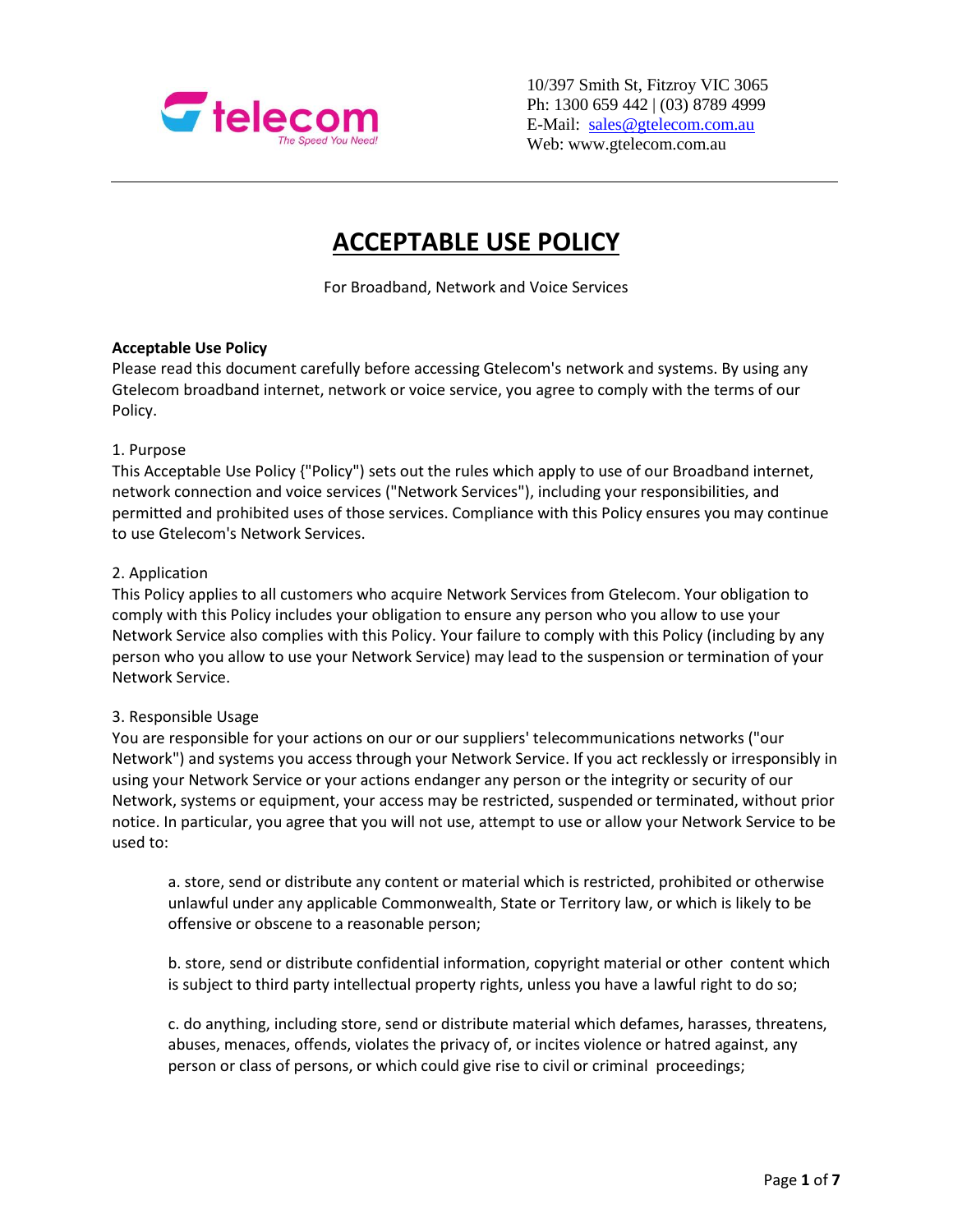

d. do any other act or thing which is illegal, fraudulent or otherwise prohibited under any applicable Commonwealth, State or Territory law or which is in breach of any code, standard or content requirement of any other competent authority;

e. do anything, including store, send or distribute material, which interferes with other users or restricts or hinders any person from accessing, using or enjoying the internet, our Services, Network or systems;

f. forge header information, email source address or other user information;

g. access, monitor or use any data, systems or networks, including another person's private information, without authority or attempt to probe, scan or test the vulnerability of any data, system or network;

h. compromise the security or integrity of any network or system including our Network;

i. access, download, store, send or distribute any viruses or other harmful programs or material;

j. send or distribute unsolicited advertising, bulk electronic messages or otherwise breach your spam obligations set out in clause 4, or overload any network or system including our Network and systems;

k. use another person's name, username or password or otherwise attempt to gain access to the account of any other customer;

I. tamper with, hinder the operation of or make unauthorised modifications to any network or system; or

m. authorise, aid, abet, encourage or incite any other person to do or attempt to do any of the above acts.

### **4. Spam**

In this Policy, "Spam" includes one or more unsolicited commercial electronic messages to which the Spam Act 2003 (Cth) applies, and derivations of the word "Spam" have corresponding meanings.

### **4.1 Codes of Practice**

The Internet Industry Codes of Practice registered with the Australian Communications and Media Authority ("ACMA") set out how internet service providers, such as Gtelecom, and email service providers must address the sources of Spam within their own networks. They also require internet service providers and email service providers to give end-users information about how to deal with Spam, and informed choice about their filtering options.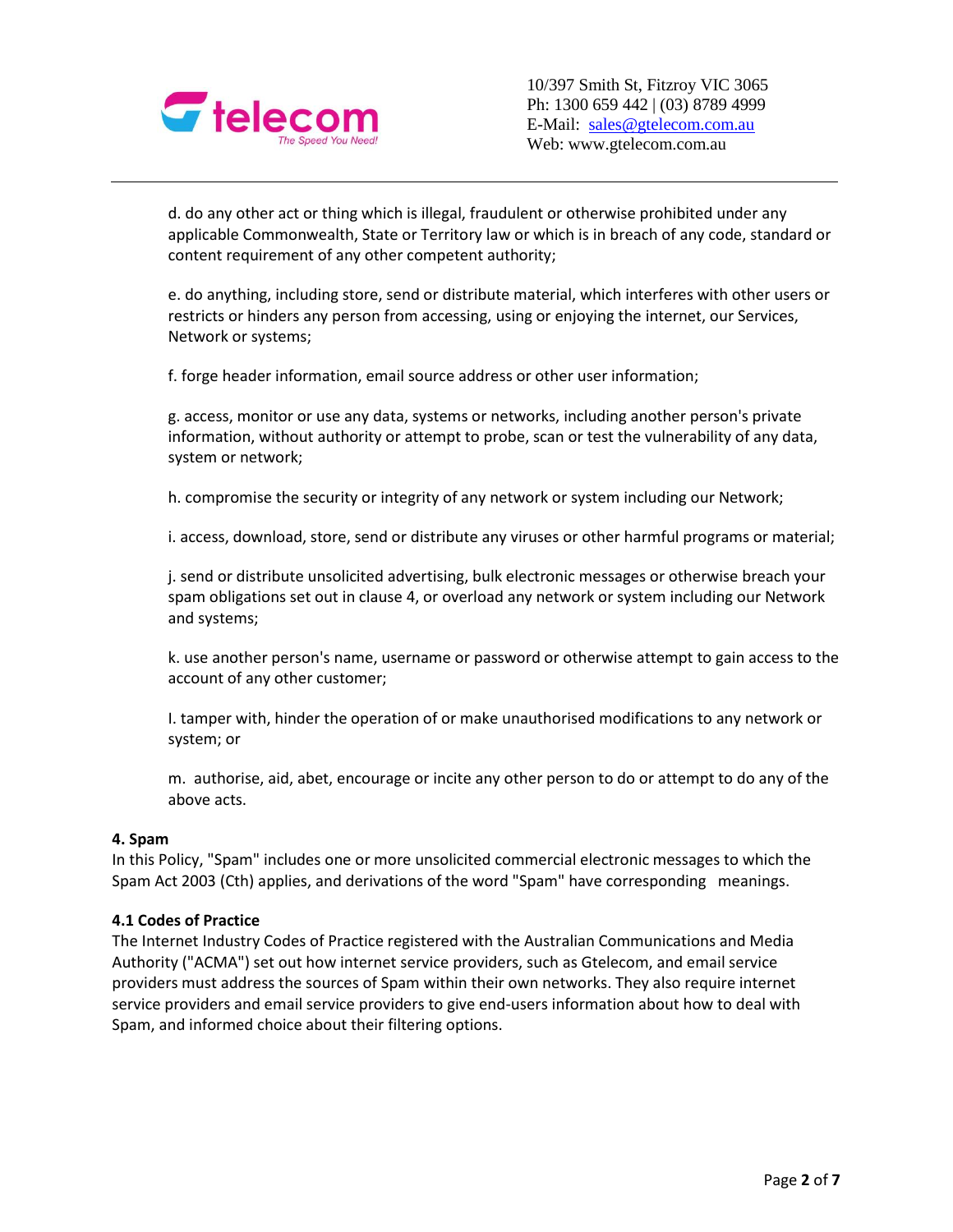

# **4.2 Suspension or Termination**

This Policy prohibits you from using your Network Service to send Spam. If you breach this prohibition, Gtelecom may suspend or terminate your Network Service.

## **4.3 Reducing Spam**

You can reduce the amount of Spam you receive if you:

a. do not open emails from dubious sources;

b. do not reply to Spam or click on links, including 'unsubscribe' facilities, in Spam; c.do not accept Spam-advertised offers;

d. block incoming mail from known Spammers;

e. do not post your email address on publicly available sites or directories. If you must do so, look for options, such as tick boxes, that allow you to opt out of receiving further offers or information.;

f. do not disclose your personal information to any on line organisation unless they agree (in their terms and conditions or privacy policy) not to pass your information on to other parties; g. use separate email addresses for different purposes, such as a personal email address for friends and family and a business email address for work;

h. install a Spam filter on your computer to filter or block Spam. We strongly recommend that you install a Spam filter on your computer, even if you receive a Spam filtering service from Gtelecom.

i. report any Spam you receive to Gtelecom or the ACMA (see "Complaints" below).

# **4.4 Your Spam Obligations**

You agree that you will use your Network Service in compliance with the Spam Act 2003 and will not engage in practices which would result in a breach of the Act. In particular, you agree that you wil l not use, attempt to use or allow your Network Service to be used to:

a. send, allow to be sent, or assist in the sending of Spam;

b. use or distribute any software designed to harvest email addresses;

c. host any device or service that allows email to be sent between third parties not under your authority or control; or

d. otherwise breach the Spam Act 2003 (Cth) or the Spam Regulations 2004 (Cth), (your "Spam Obligations").

You agree to use your reasonable best endeavours to secure any device or network within your control against being used in breach of your Spam Obligations by third parties, including where appropriate:

a. the installation and maintenance of antivirus software;

b. the installation and maintenance of firewall software; and

c. the application of operating system and application software patches and updates.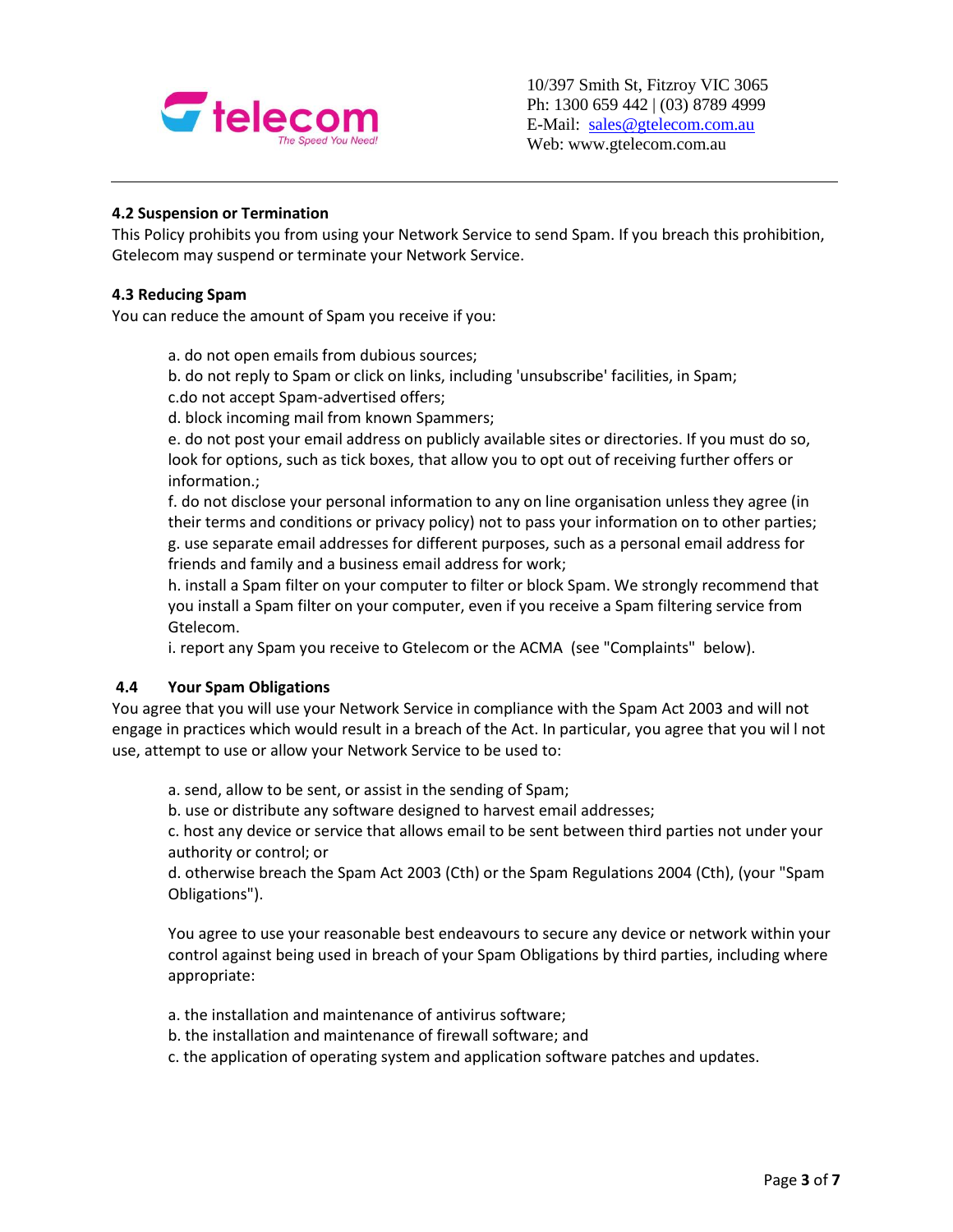

We may scan any IP address ranges al located to you for your use with your Network Service in order to detect the presence of open or otherwise misconfigured mail and proxy servers. lf we detect open or misconfigured mail or proxy servers we may suspend or terminate your Network Service.

# **5. Scam Calls**

I n this Policy, "Scam Cal ls" means any voice telephony call which has been generated for the purpose of dishonestly obtaining a benefit, or causing a loss, by deception or other means.

## **5.1 Code of Practice**

The Reducing Scam Calls Industry Code registered with the Australian Communications and Media Authority ("ACMA") set out how service providers, such as Gtelecom must address the sources of Scam Calls on their own networks.

## **5.2 Suspension or Termination**

You agree that you will not use, attempt to use or al low your Network Service to be used to make Scam Calls. If you breach this prohibition, Gtelecom may suspend or terminate your Network Service.

### **5.3 Reducing Spam Call related fraud risks**

You can reduce the risk of being exposed Scam Call related fraud risk if you:

a. do not disclose your personal information to unknown or unsolicited callers;

b. contact your financial institution immediately if you believe you have lost money to a scammer;

c. change default PINs and passwords on newly acquired customer equipment;

- d. select strong PINS and passwords (e.g. Not "1234" or "0000" or "password" etc.);
- e. lock mobile handsets with secure PINs;
- f. ensure that voicemail PINs are secure;
- g. disable PABX ports and features that are not used (e.g. remote call-forwarding);
- h. change PINs and passwords regularly;

i. not respond to missed calls or SMS from unknown International Numbers, unknown Australian numbers or an unknown source;

j. block suspicious or unknown domestic or International Numbers on mobile handsets and use blocking services or products, where available, on landlines;

k. allow unknown calls to go to voicemail and then listening to any message left to ascertain if this might be a genuine cal l;

I. visit Scamwatch , Stay Smart Online and the ACMA websites, which al l provide awareness raising material about scams to consumers, as do other government departments like the Australian Taxation Office and Department of Human Services; and read the ACCC's Little black book of scams.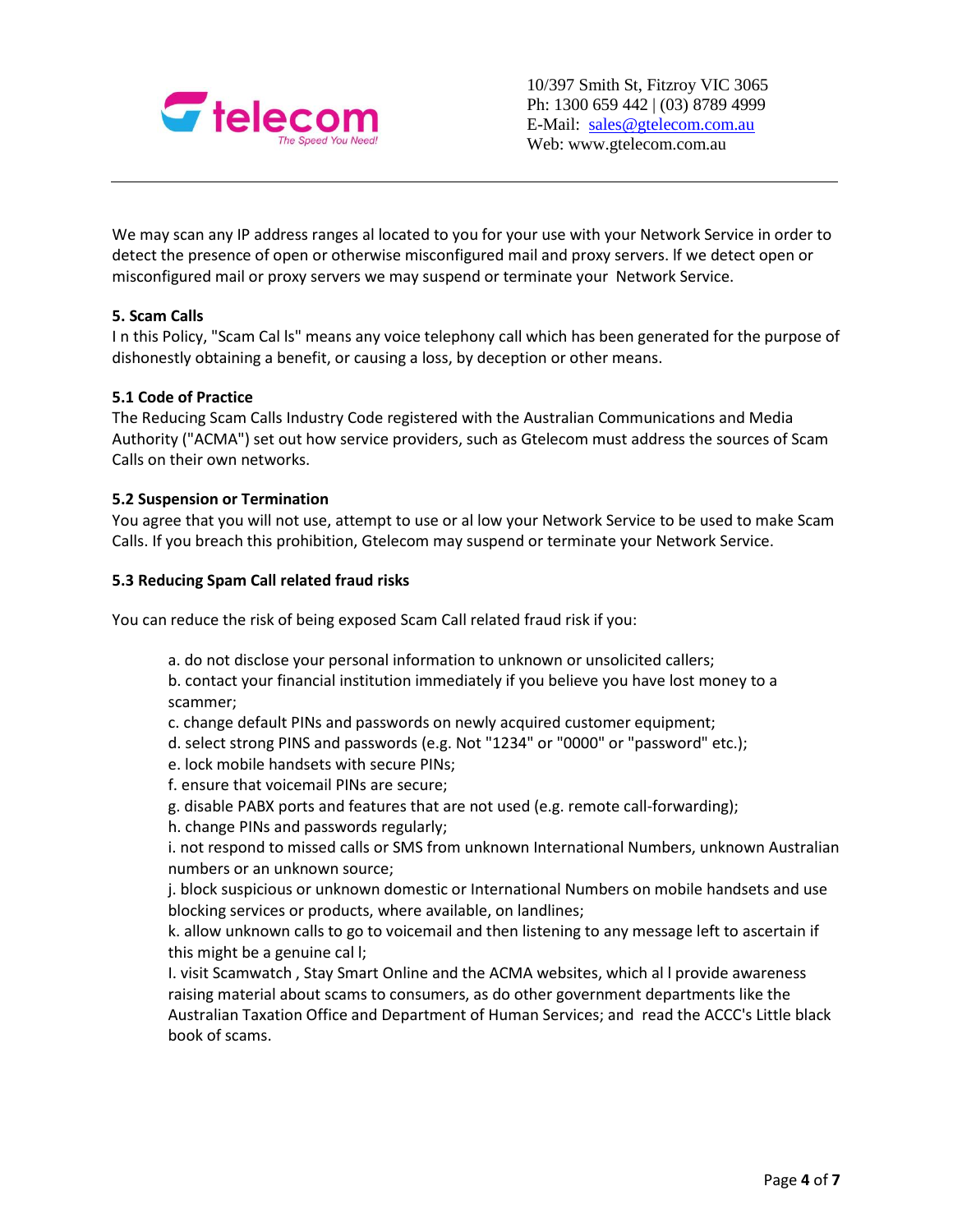

## **6. Excessive use**

You must use your Network Service in accordance with any download or capacity limits stated in the specific plan that you subscribe to for the use of that Service. We may limit, suspend or terminate your Network Service if you unreasonably exceed such limits or excessively use the capacity or resources of our Network in a manner which may hinder or prevent Gtelecom from providing services to other customers or which may pose a threat to the integrity of our Network or systems.

### **7. Unreasonable Use**

Gtelecom requires reasonable use of its Network Services. This is intended to ensure the availability of Gtelecom services to all customers. It is unreasonable use of a Network Service where your use of the service is reasonably considered by Gtelecom to:

a. be fraudulent;

b. involve a non-ordinary use;

c. cause significant network congestion, disruption or otherwise adversely affect the Gtelecom network, a supplier's network; or

d. adversely affect another person's use of or access to the services, the Gtelecom network or a supplier's network.

### **Without limitation:**

a. Fraudulent use includes resupplying or reselling a service without Gtelecom's written consent so that someone else may access, use or commercially exploit a service;

b. Non-ordinary use includes circumstances where you make or receive calls and/or make use of Gtelecom's Network in any non-ordinary manner without obtaining Gtelecom's written consent first, which consent Gtelecom may give or withhold, or make subject to conditions, in Gtelecom's discretion. Use in a non-ordinary manner includes:

i. in the case of fixed line services: usage for running a telemarketing business or call centre; and usage with handsets, auto-dial ler devices or software or other equipment that have not been approved by Gtelecom for use on Gtelecom's network; and

ii. in the case of broadband or network services: reselling or resupplying a network service without Gtelecom's written consent to someone else for use or commercial exploitation;

iii. usage to menace, harass or injure any person or damage anything;

iv. usage in connection with an infringement or committing an offence against any law, standard or code; or

v. any other activity which would not be reasonably regarded as ordinary use in relation to the service.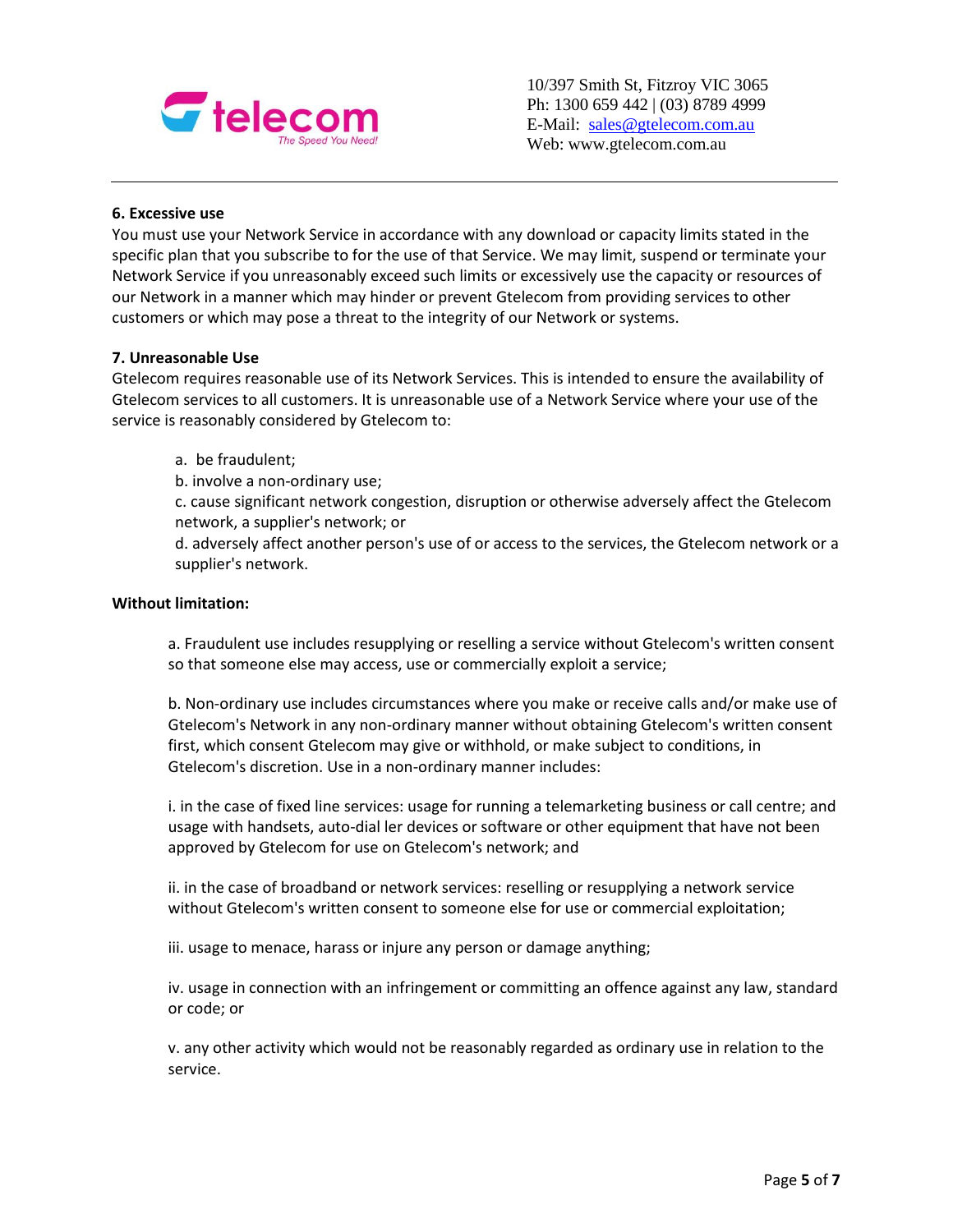

10/397 Smith St, Fitzroy VIC 3065 Ph: 1300 659 442 | (03) 8789 4999 E-Mail: [sales@gtelecom.com.au](mailto:sales@gtelecom.com.au) Web: www.gtelecom.com.au

# **8. Security**

You are responsible for maintaining the security of your Network Service, including protection of account details, passwords and protection against unauthorized usage of your Service by a third party. We recommend that you take appropriate security measures such as installation of a firewall and use up to date anti-virus software. You are responsible for all charges incurred by other persons who you allow to use your Network Service, including anyone to whom you have disclosed your password and account details.

# **9. Copyright**

It is your responsibility to ensure that you do not infringe the intellectual property rights of any person in relation to any material that you access or download from the Internet and copy, store, send or distribute using your Network Service.

You must not use your Network Service to copy, adapt, reproduce, distribute or otherwise make available to other persons any content or material (including but not limited to music files in any format) which is subject to copyright or do any other acts in relation to such copyright material which would infringe the exclusive rights of the copyright owner under the Copyright Act 7968 (Cth) or any other applicable laws.

You acknowledge and agree that we have the right to immediately cease hosting and to remove from our Network or systems any content upon receiving a complaint or allegation that the material infringes copyright or any other intellectual property rights of any person.

# **10. Content**

You are responsible for determining the content and information you choose to access on the Internet when using your Network Service.

It is your responsibility to take all steps you consider necessary (including the use of filtering programs) to prevent access to offensive or obscene content on the Internet by children or minors who you allow to use your Network Service.

You must not use or attempt to use your Network Service to make inappropriate contact with children or minors who are not otherwise know to you.

You are responsible for any content you store, send or distribute on or via our Network and systems including, but not limited to, content you place or post on web pages, email, chat or discussion forums, bulletin boards, instant messaging, SMS or social media applications. You must not use such services to send or distribute any content which is prohibited, deemed obscene or offensive or otherwise unlawful under any applicable Commonwealth, State or Territory law, including to send or distribute classes of restricted content to children or minors if that is prohibited or an offence under such laws.

Your failure to comply with these requirements may lead to immediate suspension or termination of your Network Service without notice. If we have reason to believe you have used your Network Service to access child pornography or child abuse material, we are required by law to refer the matter to the Australian Federal Police.